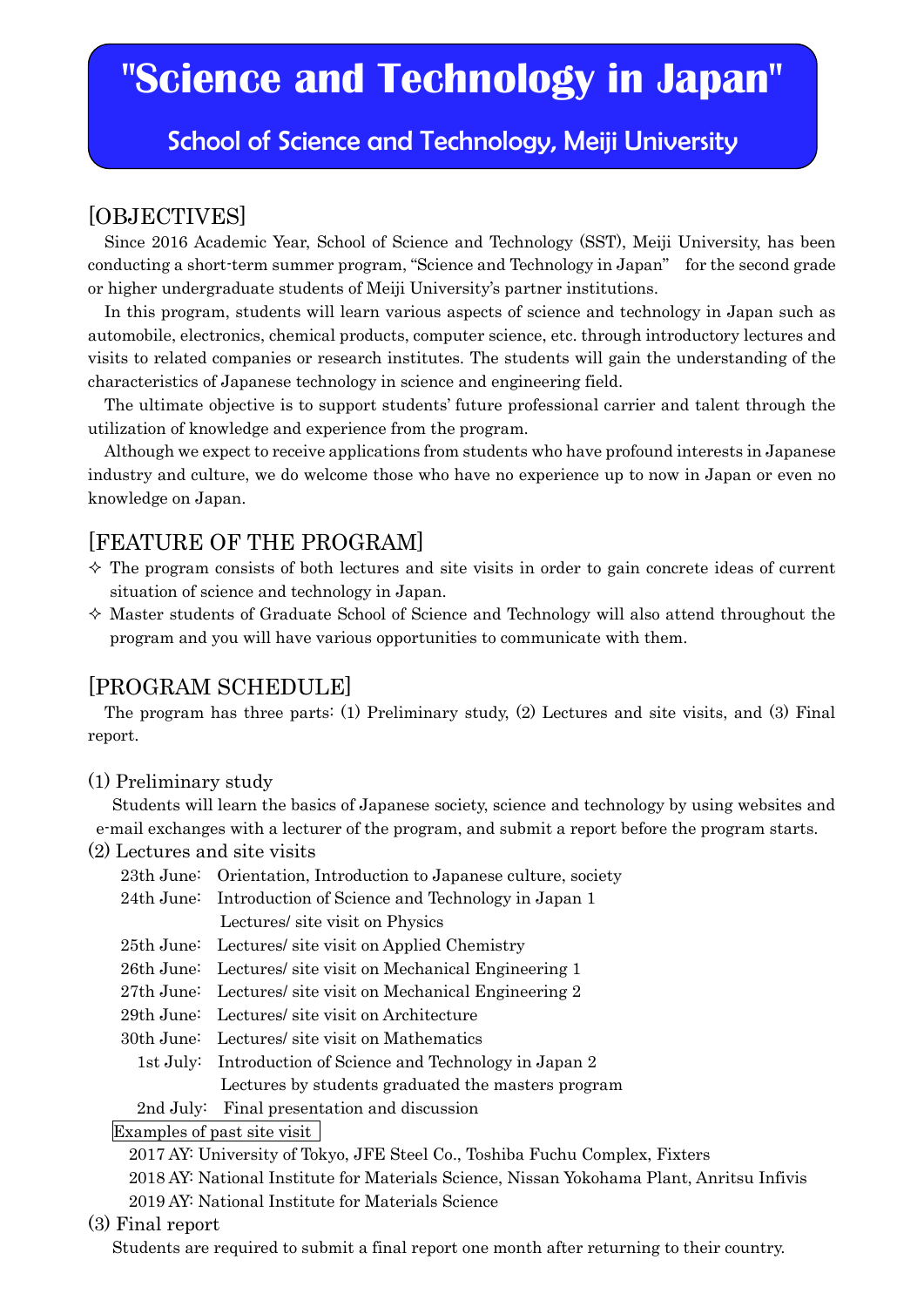## [APPLICATION GUIDELINE]

### **1.**Application Criteria

Students are required to;

- 1) be an undergraduate student registered in Meiji University's partner institution during the whole period of the program.
- 2) be in the second grade or higher in undergraduate level at the time when the program starts.
- 3) be recommended by their home university.
- 4) attend the program through the whole period.
- 5) be confirmed by home university that they have a sufficient English proficiency to attend the classes

and make the necessary administrative procedures.

6) to have an approval of their physician before applying for the program if they have chronic disease

or any pre-existing conditions.

2**.**How to Apply

Please apply from the following website.

<http://www.meiji.ac.jp/sst/international/stj.html>

3**.**Application Period

18th March to 31st March 2020

4**.**Acceptable Total Number of Participants

20 at maximum. If there are more applicants than 20, selection process will be conducted.

#### 5**.**Language

The whole program will be conducted only in English. Participants are required to have a sufficient English language ability.

#### 6**.**Venue

Lectures will be conducted in Ikuta Campus of Meiji University. We will also visit companies, factories or research institutes outside of the campus for site visits.

#### 7**.**Program Fees

There is no program fees. Participants are still responsible for their airfare, accommodation, meals and domestic transportation which is necessary for the site visits. The estimated cost is as follows. -Meals: About 20,000-30,000 JPY

-Domestic transportation: About 20,000 JPY

8**.**Accommodation

Students need to arrange their accommodation on their own. Please refer to STJ website for accommodations near main stations.

<http://www.meiji.ac.jp/sst/international/stj.html>